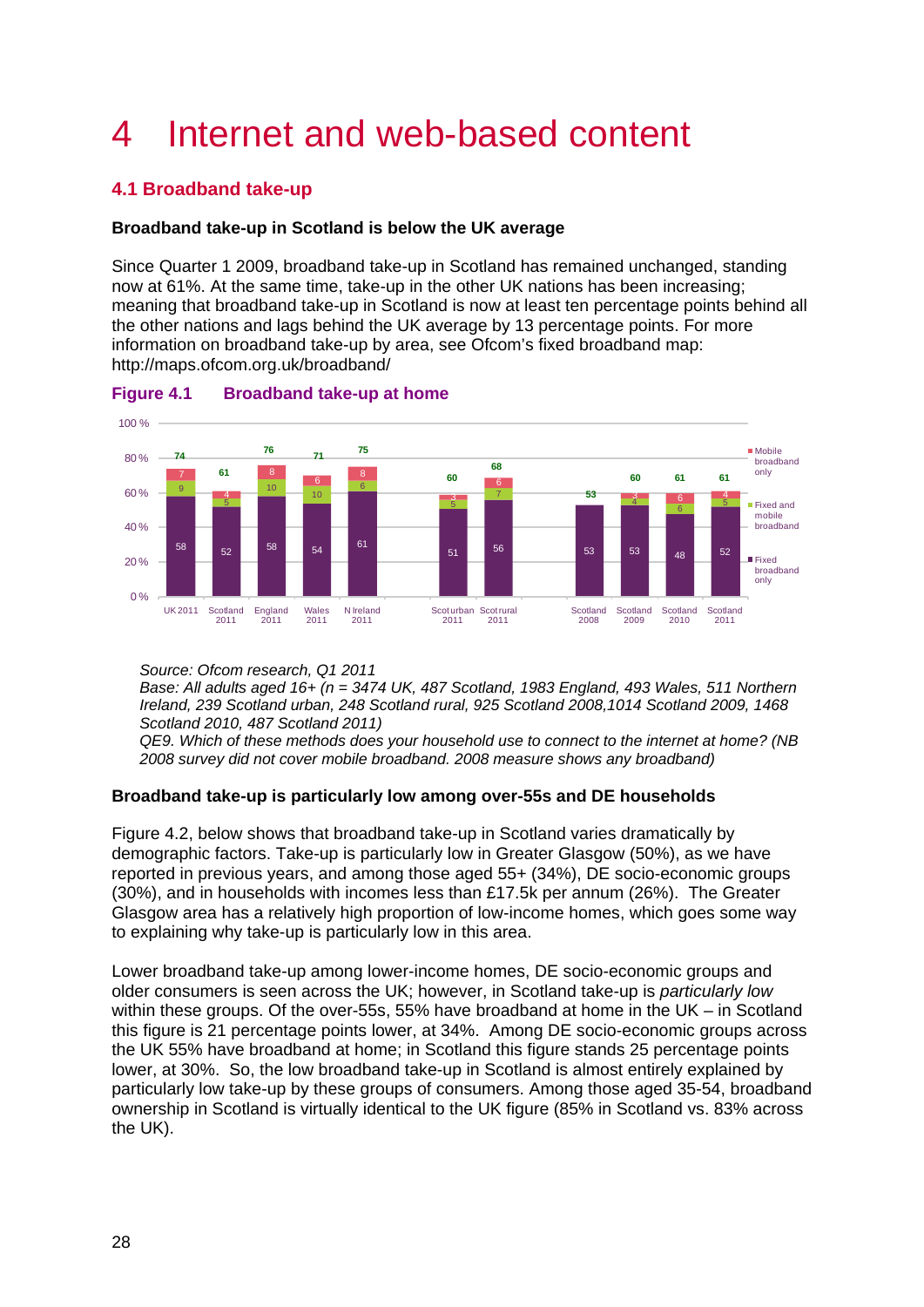These demographic differences in broadband ownership and use were also found by the Scottish government in the 2009 Scottish Household Survey<sup>[6](#page-1-1)</sup>, with age and income being particularly strong determinants of likelihood to have an internet connection. The survey also found, as did Ofcom's survey, that take-up and use of the internet was particularly low in the Glasgow area.



<span id="page-1-0"></span>

*Source: Ofcom research, Q1 2011* 

*Base: All adults aged 16+ in Scotland (n = 487 Scotland, 145 16-34s, 178 35-54s, 164 55+, 109 AB, 141 C1, 95 C2, 142 DE, 127 <£17.5k income, 90 £17.5k+, 159 children in home, 328 no children in home, 120 Greater Glasgow)* 

*QE9. Which of these methods does your household use to connect to the Internet at home? Note: "Greater Glasgow" includes Greater Glasgow and Clyde Health Board area + other parts of Lanarkshire.* 

<span id="page-1-1"></span> <sup>6</sup> <http://www.scotland.gov.uk/Topics/Statistics/16002/Tables09Internet>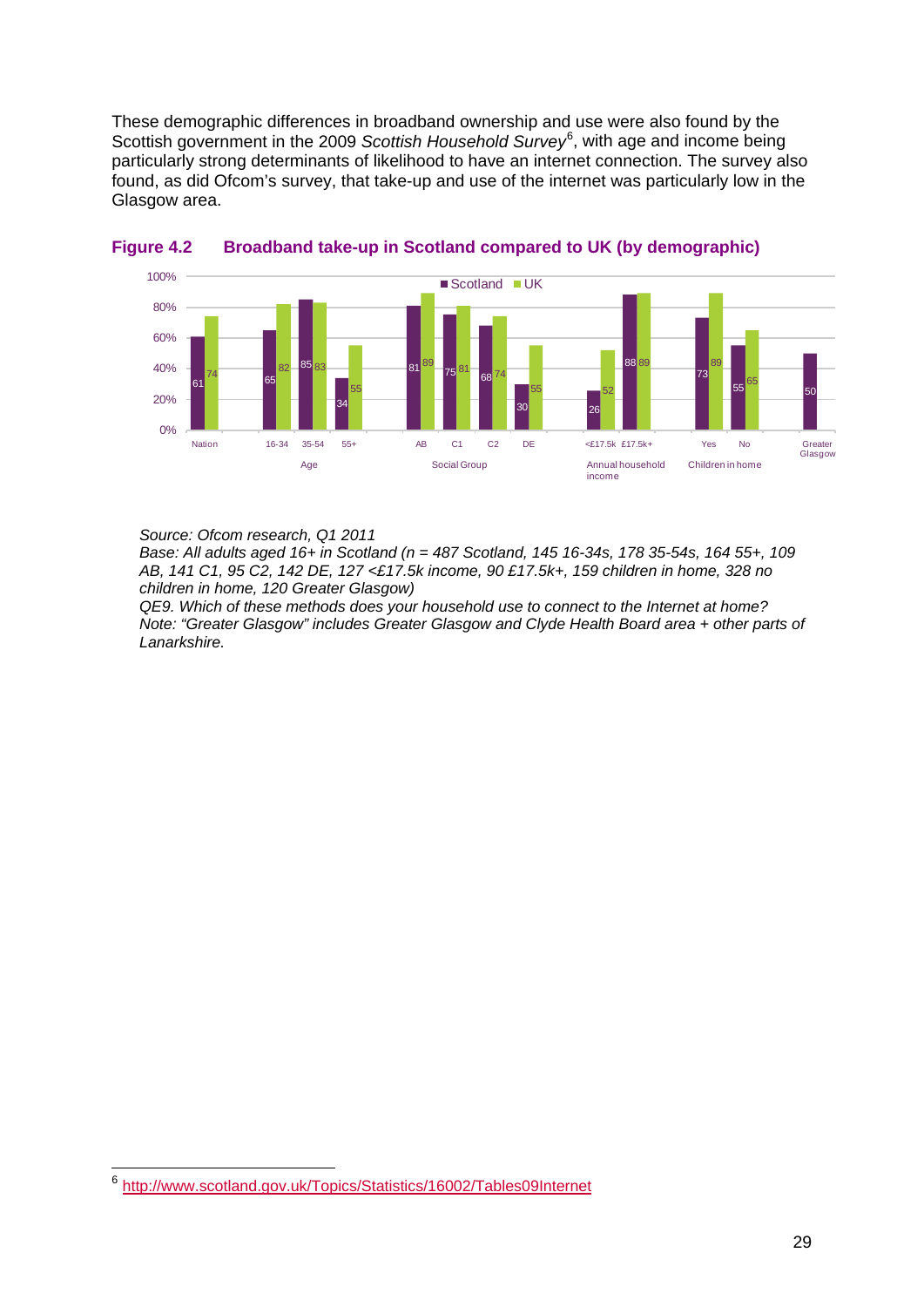#### **Why is broadband take-up low in Scotland?**

As the demographic analysis above has shown, the overall broadband ownership figure in Scotland is explained by particularly low take-up among those aged 16-34, those aged 55+ and DE/ low income groups.

#### Computer ownership is low

Across the UK, the vast majority of home computers are now connected to a broadband service. This is also true in Scotland, although ownership of computers at home is lower there than the UK average (65% in Scotland vs. 77% in the UK). In Scotland, among those aged 55+, just 38% have a computer at home (which goes some way to explain why broadband take-up is 34%). Historically, increases in internet take-up across the UK have been partially driven by homes that already had a computer connected to the internet.

A high proportion of people do not use the internet at all (in any location) 30% of adults in Scotland say that they do not use the internet in any location, compared to 20% in the UK as a whole. Among internet users, take-up at home (87%) is not very different to the UK (93%).

Perceived lack of need or knowledge

Of those in Scotland who do not have internet access at home, the majority (76%) say that they are unlikely to get internet access at home within the next 12 months. When asked the main reason for this, the top reasons given were:

Don't know how to use computers/ the internet (30%), No need (22%), Too old to use the internet (16%), Don't want a computer (8%), Computer is too expensive to buy (8%), Friends/ family member checks internet for me (5%), Too expensive to set up (4%), Satisfied using the internet elsewhere (3%), Charges are too expensive (2%).

The most frequently cited reasons relate to lack of knowledge or need. Costs are also a barrier to take-up for a significant minority. Three in ten said that they "Don't know how to use a computer", which was a response given much less frequently in the UK as a whole (14%).

Among those in Scotland who do not have internet access at home, about one in five (21%) say that they use the internet in other locations, with the most common location being someone else's home (18%).

#### **Consumers' use of data on mobile handsets in Scotland has increased by 40% in the past year**

A fifth (21%) of Scotland's consumers now say that somebody in their home uses their mobile phone to access data services (internet, emails, web-enabled apps etc). This is an increase of 6% points since last year. This rapid growth has been driven by the fastincreasing popularity of smartphones. Consumers' use of smartphones is discussed in more detail in Figure 1.4, in section 1.

Watching audio-visual content over the internet continues to be a popular pastime, with over a third (35%) of homes watching services such as BBC iPlayer, 4oD and ITV Player, an increase of seven percentage points on the previous year.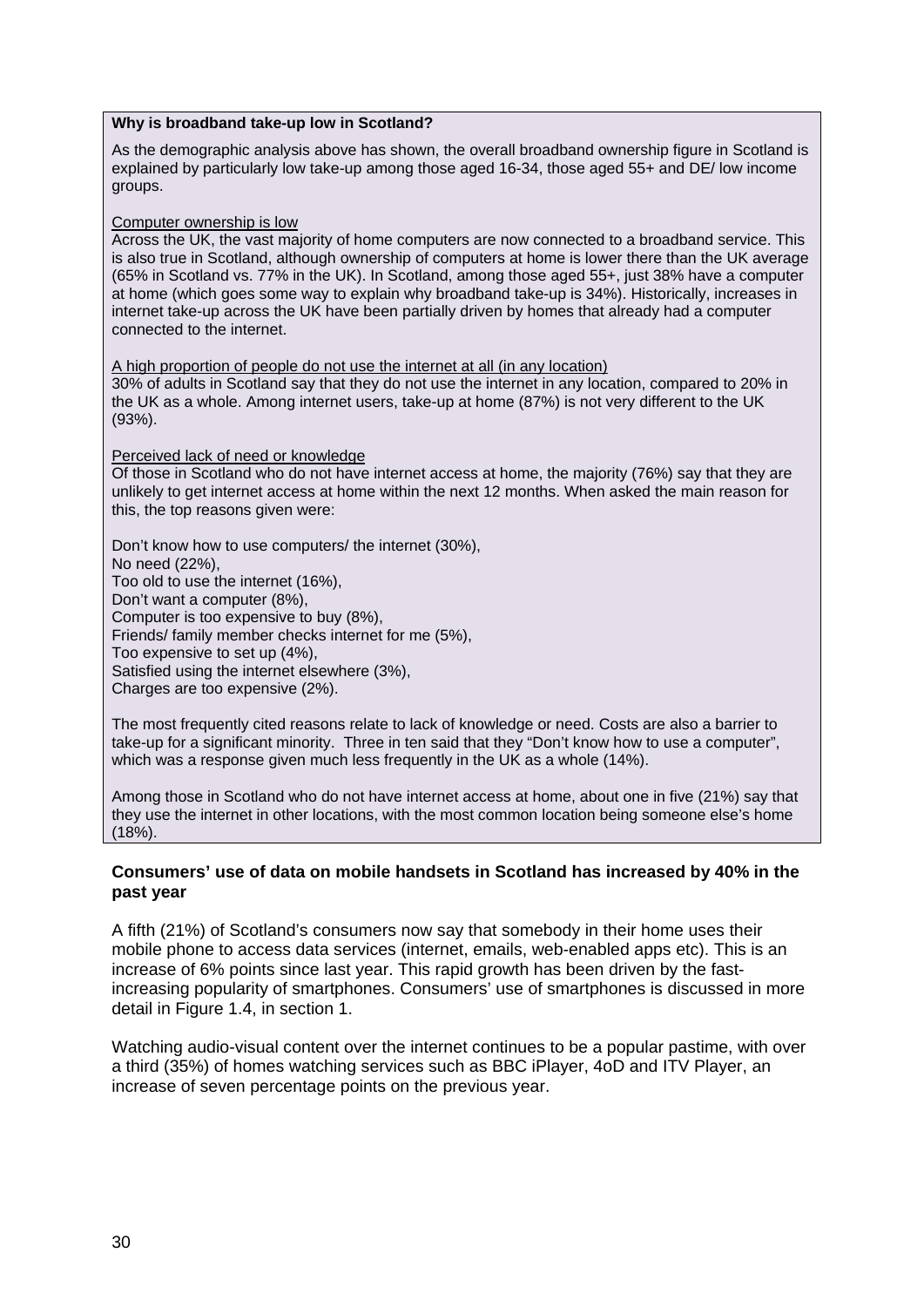

### **Figure 4.3 Consumers' use of converging platforms**



*Source: Ofcom research, Q1 2011* 

*Base: All adults aged 16+ (n = 3474 UK, 1983 England, 487 Scotland, 493 Wales, 511 Northern Ireland)* 

*Questions. Which, if any, of these do you or members of your household use the internet for whilst at home?/ Which, if any, of the following activities, other than making and receiving calls, do you use your mobile for?/ Includes download free applications, download paid for applications, send/ receive emails, accessing the internet, connecting to the internet using Wi-Fi, using VoIP service, download a new video clip, video streaming, TV streaming, accessing/ receiving, sports/ team news/ scores, accessing/ receiving news, use IM/ Instant messaging*

Those in Scotland who do have a broadband connection at home use their connection for a range of purposes, as shown in [Figure 4.4.](#page-4-0) The applications they use are similar to those used across the rest of the UK. A slightly lower proportion of consumers in Scotland use social networking sites, which is probably related to the fact that Scotland's 16-34 year olds – the age group most likely to use these sites – are less likely to have broadband connections.